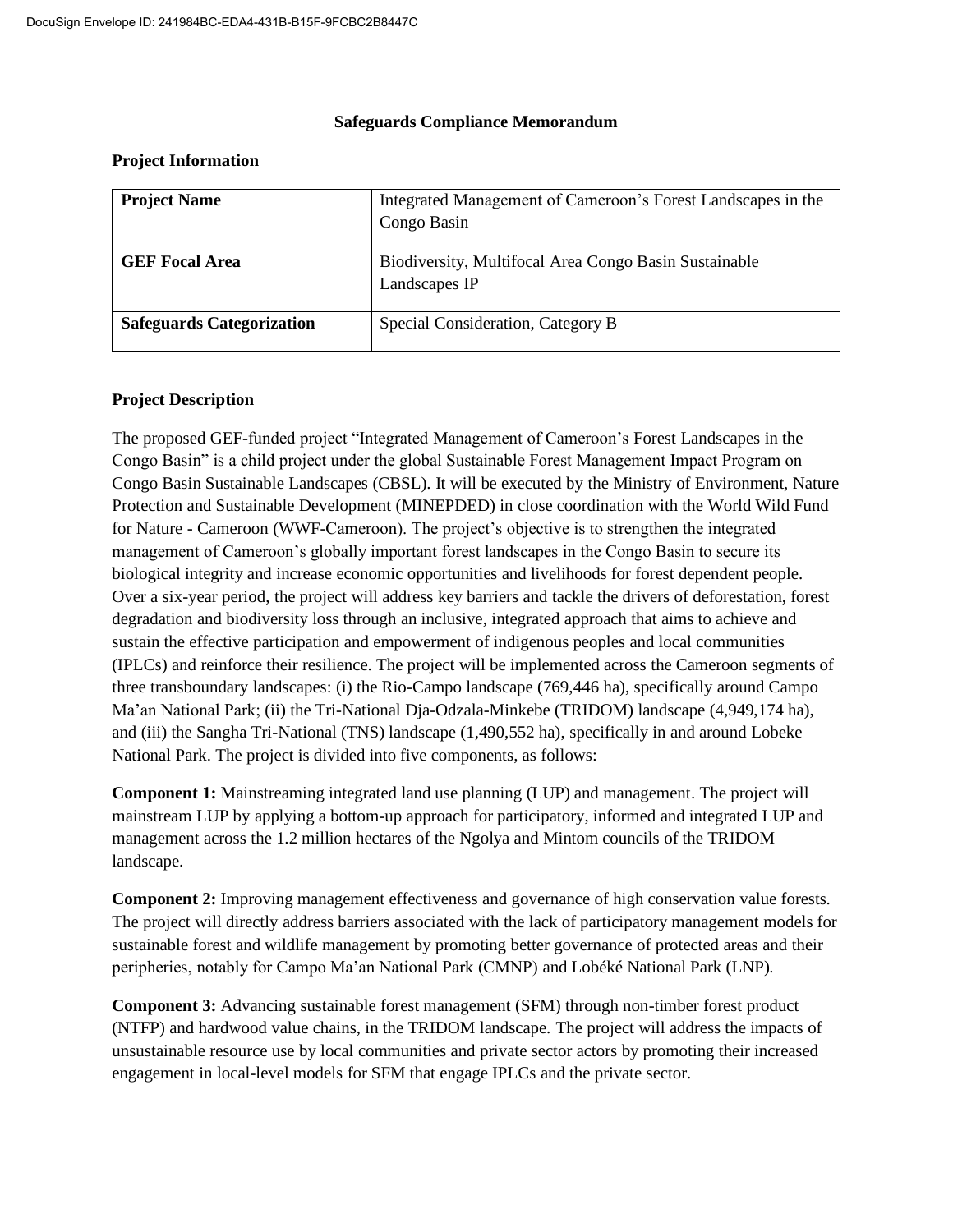**Component 4:** Increasing benefit generation from biodiversity through sustainable tourism development. The project will take advantage of the unique set of attractions that can be found in and around CMNP to develop a sustainable tourism value chain in the Cameroon segment of the Rio-Campo Landscape.

**Component 5:** Project and knowledge management (KM), monitoring and evaluation (M&E).

## **Project Location and Salient Physical Characteristics Relevant for the Safeguards Analysis**

The geographic scope of this project centers on Cameroon's southern trans-frontier forest belt. This belt, which stretches from the Gulf of Guinea in the east to the Central African Republic (CAR) in the west is dominated by tropical humid dense forest and encompasses the Cameroon segments of three transboundary forest landscapes: (i) the Campo Ma'an-Rio Campo (CMRC) landscape (769,446 ha), (ii) the Tri-National Dja-Odzala-Minkebe (TRIDOM) landscape (4,949,174 ha) and (iii) the Sangha Tri-National (TNS) landscape (1,490,552 ha). It also includes a 695,916 ha interzone between the CMRC and TRIDOM landscapes.

In alignment with the Congo Impact Program (IP), the three landscapes within the southern trans-frontier forest belt have been selected as the targets for this project based in part on their transboundary nature, high carbon storage values, the presence of globally endangered species, the presence of forest dependent peoples, and the existence of significant and related baseline investments. In this context, any adverse environmental and social impacts due to project activities are anticipated to be minor and site specific and can be mitigated, as described in the table below demonstrating the risks surfaced through the activities planned for each of the 5 project components.

| <b>Safeguards Standard</b> | <b>Triggered</b> | <b>Explanation</b>                                                                                                                                                                                                                                                                                                                                                                                                                                                                                                                                                                                                                                                              |
|----------------------------|------------------|---------------------------------------------------------------------------------------------------------------------------------------------------------------------------------------------------------------------------------------------------------------------------------------------------------------------------------------------------------------------------------------------------------------------------------------------------------------------------------------------------------------------------------------------------------------------------------------------------------------------------------------------------------------------------------|
| Natural Habitats           | Yes              | The proposed project directly targets protecting and<br>restoring species and their habitats; strengthening local<br>communities' ability to conserve the natural resources they<br>depend on through the strengthening and establishment of<br>integrated land use plans in the TRIDOM landscape; and<br>through promoting access to sustainable harvesting and<br>value chains of non-timber forest products (NTFP) in 30<br>communities in all three project landscapes.                                                                                                                                                                                                     |
| <b>Indigenous People</b>   | Yes              | The project area is inhabited by various ethnic groups,<br>including two considered to meet the definition of<br>Indigenous Peoples under WWF's Policy on Indigenous<br>Peoples (SIPP:74). These are the Bagyeli or Bakola living in<br>the western part of the project area and the Baka, living in<br>the central and eastern part of the project area. Their rights<br>are largely not recognized, and they do not have equal<br>access to decision making processes, despite recent efforts<br>and governance structures put in place to support these<br>processes. An Indigenous Peoples Planning Framework<br>(IPPF) has been established in close consultation with the |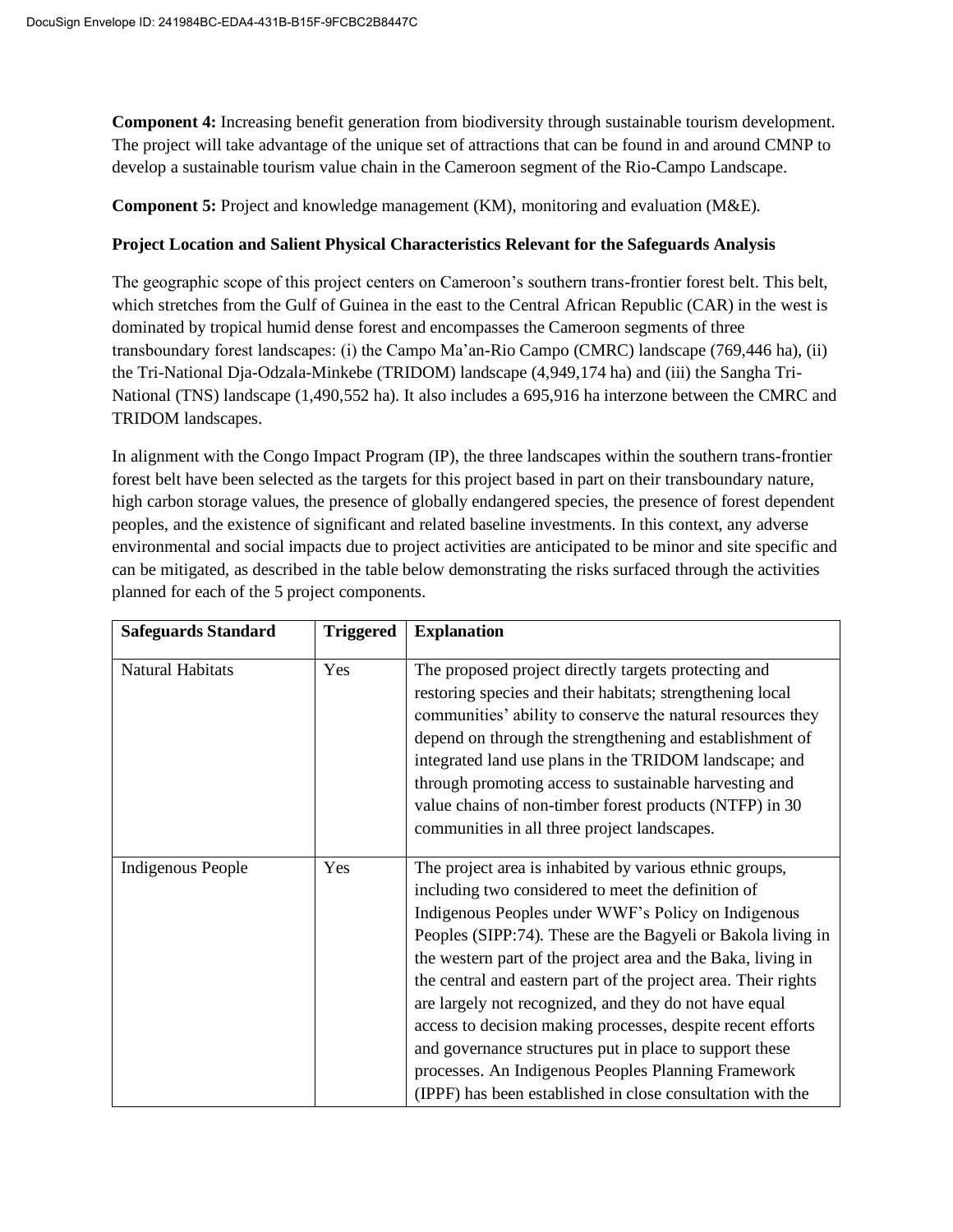|                                           |                       | affected Indigenous Peoples to a level where it gained the<br>free, prior and informed consent (FPIC) and the same will<br>be required for the development of an Indigenous Peoples<br>Plan (IPP) necessary for each of the three landscapes during<br>project implementation.                                                                                                                                                                                                                                                                                                                                                                                                                                                                                                                                                                                                                                                                                                                                                                                                                                                                                                                                                                                                                                                                                                                                                                            |
|-------------------------------------------|-----------------------|-----------------------------------------------------------------------------------------------------------------------------------------------------------------------------------------------------------------------------------------------------------------------------------------------------------------------------------------------------------------------------------------------------------------------------------------------------------------------------------------------------------------------------------------------------------------------------------------------------------------------------------------------------------------------------------------------------------------------------------------------------------------------------------------------------------------------------------------------------------------------------------------------------------------------------------------------------------------------------------------------------------------------------------------------------------------------------------------------------------------------------------------------------------------------------------------------------------------------------------------------------------------------------------------------------------------------------------------------------------------------------------------------------------------------------------------------------------|
| Restriction of Access and<br>Resettlement | Yes                   | The project might lead to certain access restrictions. Given<br>that the activities proposed under the project include, but are<br>not limited to, protected area management and the<br>development of integrated land use plans for the Ngoyla and<br>Mintom council areas; the strengthening and establishment<br>of sustainable NTFP harvesting and value chains for 30<br>communities from all three project landscapes; and the<br>improvement of governance and management practices in<br>both Campo Ma'an and Lobeke National Parks, the<br>requirement under this policy is the preparation of a Process<br>Framework (PF). The purpose of this PF is to ensure<br>participation of Project Affected People (PAP) while<br>recognizing and protecting their interests and ensuring that<br>they do not become worse off because of the project. This,<br>however, will eventually only occur with the consent of the<br>affected people and following a decision made with all<br>required information at hand. Economic displacement or<br>restriction to livelihoods or access to natural resources may<br>occur as a result of project activities including negotiating<br>through highly participatory consultations the establishment<br>of collaborative land use management plans and<br>arrangements for protected areas and other natural resource<br>sustainability approaches, such as establishing sustainable<br>NTFP value chains. |
| Community Health, Safety<br>and Security  | Yes<br>N <sub>0</sub> | This standard is being triggered as a precautionary measure<br>since this project will be engaging with numerous<br>stakeholders and partners, who for some groups, have a<br>history of conflicts between them. Certain project activities<br>may increase the potential for these existing conflicts to<br>escalate or for new conflicts to emerge among these groups<br>and lead to violence and abuse targeted at some<br>communities or individuals. Therefore, it is essential to<br>monitor the situation closely during the project life cycle, to<br>ensure that if risks arise, appropriate assessments and<br>mitigation measures and plans are developed to address<br>these risks and reduce any negative impacts that may ensue.                                                                                                                                                                                                                                                                                                                                                                                                                                                                                                                                                                                                                                                                                                            |
| Pest Management                           |                       |                                                                                                                                                                                                                                                                                                                                                                                                                                                                                                                                                                                                                                                                                                                                                                                                                                                                                                                                                                                                                                                                                                                                                                                                                                                                                                                                                                                                                                                           |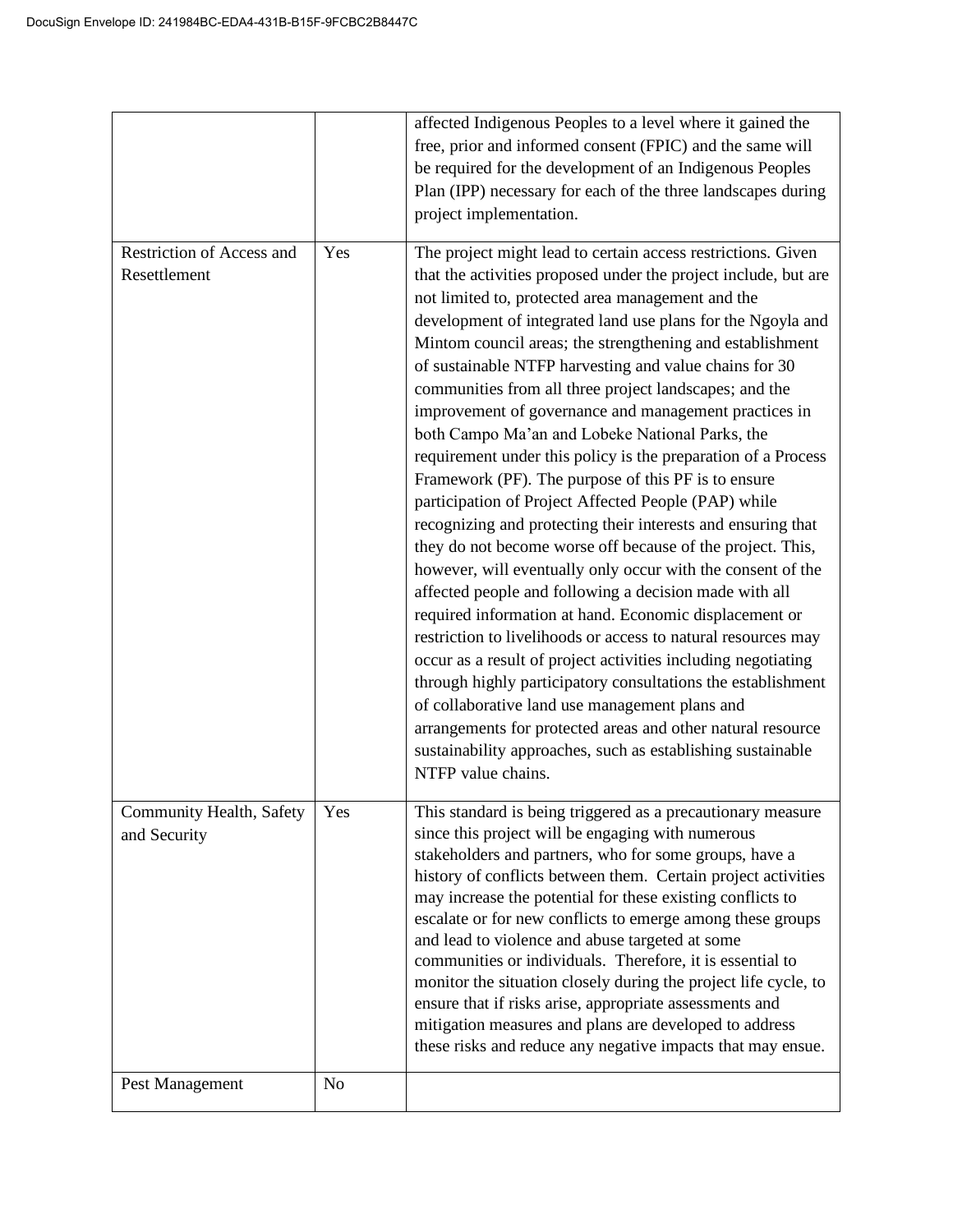| <b>Cultural Resources</b> | Yes | This standard is being triggered as a precautionary measure,    |
|---------------------------|-----|-----------------------------------------------------------------|
|                           |     | since two out of the three project landscapes will be           |
|                           |     | implementing activities that may increase risks of affecting    |
|                           |     | communities' cultural resources, especially those of            |
|                           |     | Indigenous Peoples, namely in the Campo Ma'an and               |
|                           |     | TRIDOM landscapes. Activities in those landscapes               |
|                           |     | involve promoting sustainable tourism and land use              |
|                           |     | planning processes, respectively. Therefore, close              |
|                           |     | monitoring of these activities will be required throughout      |
|                           |     | the project life cycle. In the event risks relating to cultural |
|                           |     | resources are surfaced during the project implementation        |
|                           |     | phase, appropriate measures will be taken to develop            |
|                           |     | mitigation plans to address those newly identified risks.       |
|                           |     |                                                                 |

## **Summary of Key Safeguards Issues**

**Describe any safeguard issues and impacts associated with the proposed project. Identify and describe any potential large scale, significant and/or irreversible impacts:**

The safeguards issues and impacts associated with the proposed activities in the project, as described in the table above, include: potential access restrictions to natural resources which may affect Indigenous Peoples and Local Communities' livelihoods; impacts to natural habitats through the strengthening and establishment of land use planning processes and through promoting access to sustainable harvesting and value chains of non-timber forest products (NTFP); the presence of Indigenous Peoples in all three landscapes requiring the establishment of an IPP for each landscape to ensure their rights and proper FPIC procedures are respected; and the Cultural Resources and Community Health, Safety and Security standards are triggered as a precautionary measure, to ensure close monitoring of the situation and subsequent plan development as necessary, over the course of the project implementation phase.

The project will not create any large scale, significant and/or irreversible impacts. All risks and impacts identified are being addressed through appropriate mitigation plans and a monitoring and evaluation system put in place to ensure proper application of policies, implementation of mitigation plans and adaptive management approaches to address issues and adjust the course of action as necessary.

**Describe measures taken by the Project Team to address safeguard policy issues. Provide an assessment of borrower capacity to plan and implement the measures described:**

A **Project Management Unit (PMU)** will be co-funded by the GEF and established within MINEPDED. The main functions of the PMU, and under the guidance of the Project Steering Committee, are to ensure overall efficient management, coordination, implementation, and monitoring of the project through the effective implementation of the annual work plans and budgets (AWP/B).

The PMU staff will be composed of the following full-time staff: Project Manager (PM); Communications, M&E, and Knowledge Management Specialist; Safeguards Officer; Gender and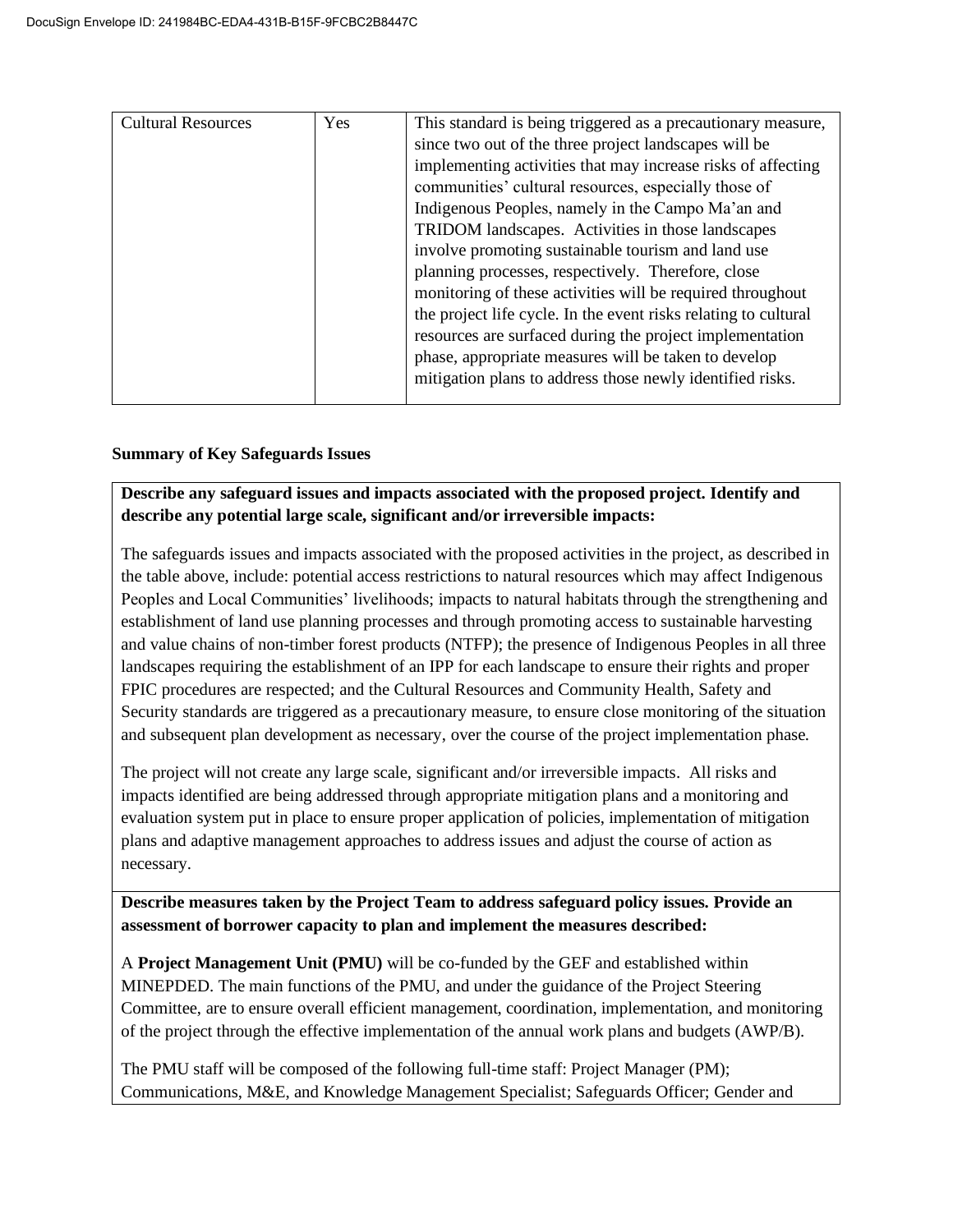Social Development Specialist; Project Assistant; Finance Manager; Procurement Specialist; accountant; two Landscape Operational Assistants; and four project drivers.

The project Safeguards Officer will be responsible for the implementation and monitoring of the ESMF, including ensuring the Stakeholder Engagement Plan, Process Framework, the Indigenous Peoples Plans (one specific to each landscape) which will be developed during project implementation, the Disclosure and Grievance Redress Mechanism standards, and any other mitigation plans that may need to be developed during the project implementation phase. The Safeguards Officer will provide the necessary capacity building and training to the PMU staff and project partners for efficient safeguards implementation, he/she will work closely with the PMU Gender and Social Development Specialist and will receive support as needed by the WWF GEF Agency Safeguards Specialist.

# **Identify the key stakeholders and describe the mechanisms for consultation and disclosure on safeguard policies, with an emphasis on potentially affected people:**

Key Stakeholders and potentially affected people include: Civil society - Indigenous Peoples and Local Communities (IPLCs) and their organizations: A detailed Stakeholder Engagement Plan describes that IPLCs were consulted directly and through representative organizations during project design, and will be key stakeholders under each of the project's 5 components. Representatives of the IPLC key group will be members of the Project Steering Committee and Technical Working Group. Additional consultations will be undertaken at the start of the project and throughout its implementation to refine project strategies in collaboration with these key rights-holders. As such, consultations with communities and participatory approaches have been explicitly incorporated into all relevant activities of the work plan, including the development of an Indigenous Peoples Plan for each landscape to ensure IP rights are respected, including the application of FPIC, as relevant. Participatory monitoring systems have also been included in the project design to promote collective assessments of project impacts and build ownership of its actions.

## **Monitoring and Compliance**

Have satisfactory calendar, budget and clear institutional responsibilities been prepared for the implementation of measures related to safeguard policies? Yes [X] No  $[ \ ]$  NA  $[ \ ]$ 

Have costs related to safeguard policy measures been included in the project cost? Yes [X] No [ ] NA [  $\mathbf{I}$ 

Does the Monitoring and Evaluation system of the project include the monitoring of safeguard impacts and measures related to safeguard policies? Yes [X] No [ ] NA [ ]

Have satisfactory implementation arrangements been agreed with the borrower and the same been adequately reflected in the project legal documents? Yes [X] No [ ] NA [ ]

Have relevant safeguard policies documents been sent to WWF-US? Yes [X] No [ ] NA [ ]